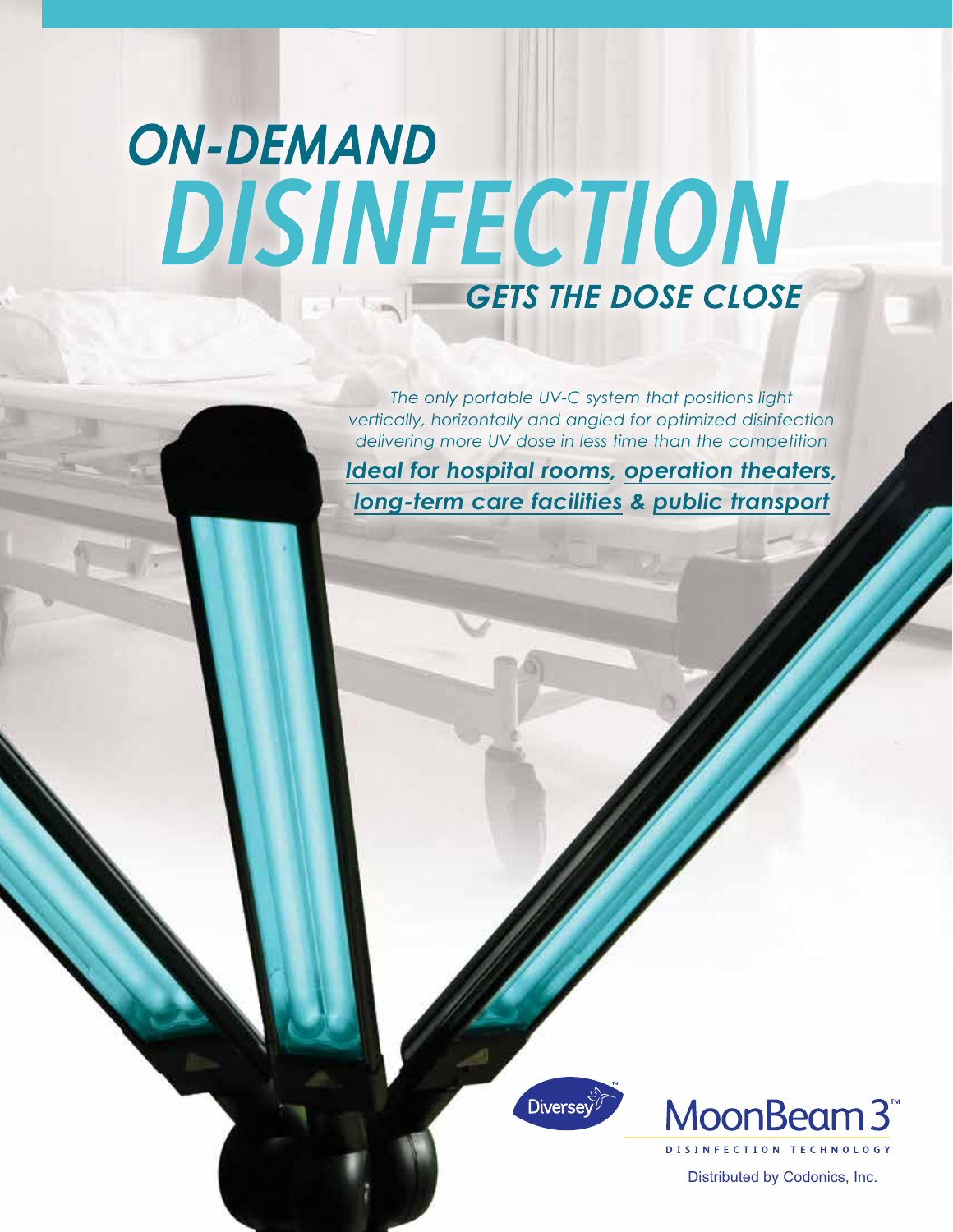### *Introduction*

Healthcare associated infections (HAIs), particularly those caused by multi-drug-resistant organisms (MDROs) represent a significant impact on patient morbidity and mortality and increase the financial burden on healthcare systems. Contaminated environmental surfaces have been shown to be an important source for transmission of HAIs. Effective cleaning and disinfection can decrease environmental pathogens, reducing the risk of infections, but hospital environments are complex, which can often result in cleaning that is inadequate.

To offset these challenges, adjunct technologies such as UV-C disinfection have been introduced to enhance the effectiveness of manual disinfection, particularly in hospital settings where healthcare associated infections are of major concern. UV-C has long been proven as an effective technology to reduce contamination and the potential for infection by using short-wavelength ultraviolet (UV-C) light to kill or inactivate microorganisms by destroying nucleic acids and disrupting their DNA, leaving them unable to perform vital cellular functions.

There are many UV-C devices offered in the market with varying designs. Since UV-C disinfection involves light waves, it is important to ensure these devices are in "line of sight" to those surfaces most likely to be contaminated or frequently touched in a patient environment. As demonstrated in several studies<sup>1</sup>, the power and speed of UV-C disinfection can be impacted by distance and angle. The strength of the UV-C light dose decreases the further away it gets from the light source, following the inverse square law. Because of this, the design of the UV-C device can impact the strength of dose applied to surfaces, impacting the level and speed of disinfection.

A third-party lab in the United States was engaged to conduct laboratory testing to evaluate the antimicrobial activity of the MoonBeam3 UV device. The test results are reported in a study that supports and expands on previous third party studies performed in the USA<sup>1</sup> confirming the effectiveness of this device to combat organisms including carbapenem-resistant *Klebsiella pneumoniae* (ATCC BAA-1 705), methicillin-resistant *Staphylococcus aureus* - MRSA (ATCC 33592), and *Clostridium difficile* - spore form (ATCC 43598).

The study evaluated the MoonBeam3, a portable UV disinfection system unique to the market in its design, size and performance. The device is designed with articulating arms that enable the user to optimize the UV dose by adjusting for the angle of incidence and distance of the device from surfaces to enhance the UV level and speed of disinfection.



# *Methods*

#### **The study examined the effectiveness of the following**

Bacterial cells and spores were inoculated and dispersed onto the surfaces of glass specimen carrier plates. The carriers were dried and then exposed to the UV device for the applicable exposure time. After exposure, the carriers were neutralized and assayed for survivors.

The exposure distance was set at four (4) feet (1.21 meters) and the environment was at room temperature. There were three replicate carriers per parameter (test) and three population control carriers per organism (longest time point only).

| <b>Test Organism</b>                                  | ATCC#           | Growth<br>Medium                          | <b>Incubation</b><br><b>Parameters</b> |
|-------------------------------------------------------|-----------------|-------------------------------------------|----------------------------------------|
| carbapenem-resistant<br>Klebsiella pneumoniae         | <b>BAA-1705</b> | Nutrient Broth                            | $35-37^{\circ}C$ ,<br>aerobic          |
| methicillin-resistant<br>Staphylococcus aureus - MRSA | 33592           | Synthetic Broth                           | $35-37^{\circ}C$ ,<br>aerobic          |
| Clostridium difficile -<br>spore form                 | 43598           | <b>CDC</b> Anaerobic<br><b>Blood Agar</b> | $35-37^{\circ}C$ ,<br>anaerobic        |

1 (USA tested and published data) Enhanced terminal room disinfection and acquisition and infection caused by multidrug-resistant organisms and *Clostridium difficile* (the Benefits of Enhanced Terminal Room Disinfection study): a cluster-randomised, multicentre, crossover study, Anderson DJ, et al. Lancet 2017;389(10071):805-14 Effect of Variation in Test Methods on Performance of Ultraviolet-C Radiation Room Decontamination, Jennifer L. Cadnum, et al. Infection Control & Hospital Epidemiology / Volume 37 / Issue 05 / May 2016, pp 555 - 560 Relative Resistance of the Emerging Fungal Pathogen Candida auris and Other Candida Species to Killing by Ultraviolet Light, Jennifer L. Cadnum, et al. Infection Control & Hospital Epidemiology January 2018, vol. 39, no. 1 Impact of Room Location on UV-C Irradiance and UV-C Dosage and Antimicrobial Effect Delivered by a Mobile UV-C Light Device, John M. Boyce, MD et al. Infection Control & Hospital Epidemiology June 2016, Vol. 37, No. 6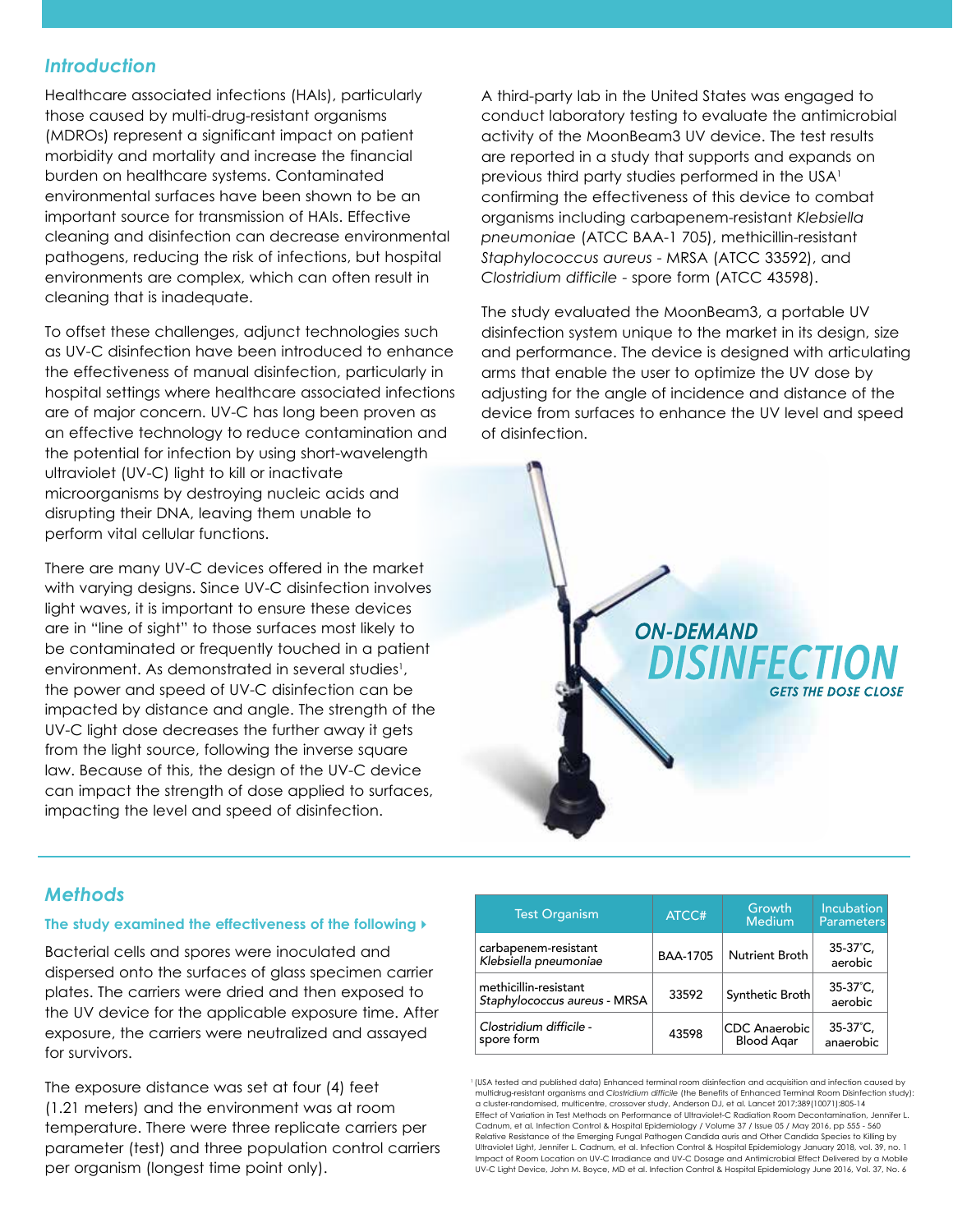#### **There were three test slides and three control slides.**

- 1. Exposure of inoculated plates to UV light
	- a. No soil testing
		- i. Three minutes for MRSA, three minutes for CRE and three minutes for *C. diff*
		- ii. Ten minutes for *C. diff*
	- b. With soil testing (Five percent Fetal Bovine Serum) i. Three minutes for *C. diff*
		- ii. Ten minutes for *C. diff*

#### *The carrier population control results were as follows:*

| <b>Test Organism</b>                                                      | Average<br>Log <sub>10</sub> |  |
|---------------------------------------------------------------------------|------------------------------|--|
| carbapenem-resistant Klebsiella pneumoniae<br>(ATCC BAA-1705)             | 7.64                         |  |
| methicillin-resistant Staphylococcus aureus -<br><b>MRSA (ATCC 33592)</b> | 7.46                         |  |
| Clostridium difficile - spore form<br>(ATCC 43598) - (no soil)            | 6.39                         |  |
| Clostridium difficile - spore form<br>(ATCC 43598) - (soil)               | 6.40                         |  |

## *USA Lab Test Results*

When performing UV disinfection, with no soil, more than 3.61  $log_{10}$  reduction of vegetative bacteria colonies of carbapenem-resistant *Klebsiella pneumoniae*, and 7.46  $Log_{10}$  reduction for MRSA was observed after UV-C irradiation of three minutes at a distance of four (4) feet (1.21 meters) from the device. For spores, the average  $log_{10}$  reduction was 3.06 with no soil at three minutes, and 3.51 at ten minutes.

#### Test Results - UV Only

| <b>Test Organism</b>                                                      | Average Log <sub>10</sub><br>Reduction<br>(3 min.) | Average Log <sub>10</sub><br>Reduction<br>$(10 \text{ min.})$ |
|---------------------------------------------------------------------------|----------------------------------------------------|---------------------------------------------------------------|
| carbapenem-resistant Klebsiella pneumoniae<br>(ATCC BAA-1705)             | 3.61                                               | N/A                                                           |
| methicillin-resistant Staphylococcus aureus -<br><b>MRSA (ATCC 33592)</b> | 7.46                                               | N/A                                                           |
| Clostridium difficile - spore form<br>(ATCC 43598) - (no soil)            | 3.06                                               | 3.51                                                          |



#### MoonBeam Log Reduction (without soil)

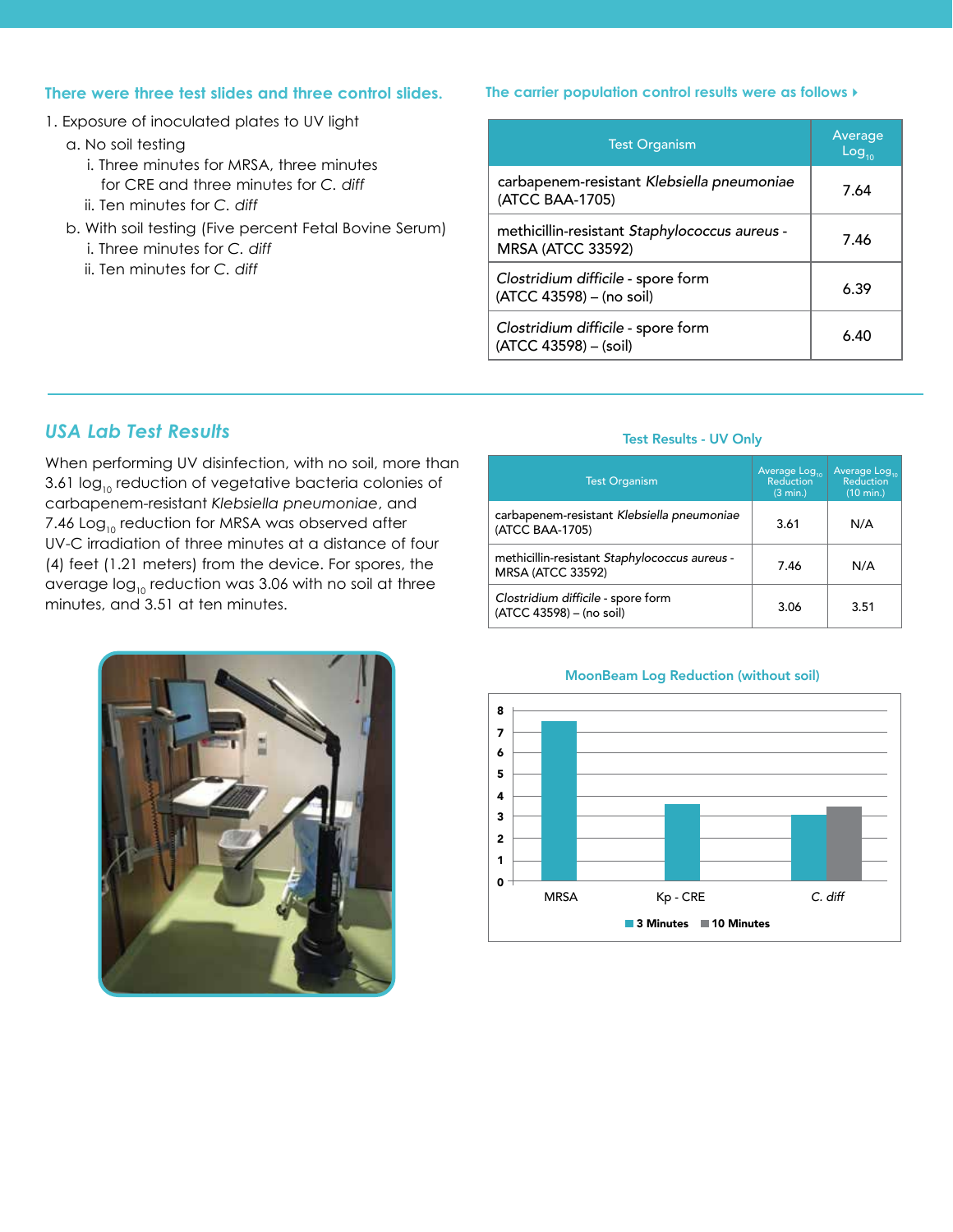



Distributed by Codonics, Inc.



# **ON-DEMAND DISINFECTION GETS THE DOSE CLOSE**

*The only portable UV-C system that positions light vertically, horizontally and angled for optimized disinfection delivering more UV dose in less time than the competition*

*Ideal for hospital rooms, operation theaters, long-term care facilities & public transport*





# *What makes MoonBeam3 unique*

- Telescoping arms enable horizontal, vertical and angled UV-C light to "get the dose close" to deliver more UV dose in less time than the competition
- Proven efficacy, third-party antimicrobial effectiveness laboratory tested
- Highly-effective disinfection in as little as three minutes
- Designed and manufactured in an EPA registered facility
- Hospital environment designed & certified; high-output UV-C 254-nanometer germicidal spectrum
- Suited for whole-room or targeted high-touch surface/equipment disinfection
- Rugged design for mobility
- Size, weight, height enable fast deployment where and when needed
- Uniquely designed for deployment and use in compact spaces
- Safety features turn off UV-C bulbs when motion is detected via physical accelerometers (touch or movement) and infrared motion sensors (body heat)





# *Easy-to-use*

- 1. Plug it in
- 2. Position the arms
- 3. Place the remote cover outside the area where disinfection is taking place
- 4. Press start

*That's it! When not in use, the remote cover houses the complete system for easy transport and storage.*

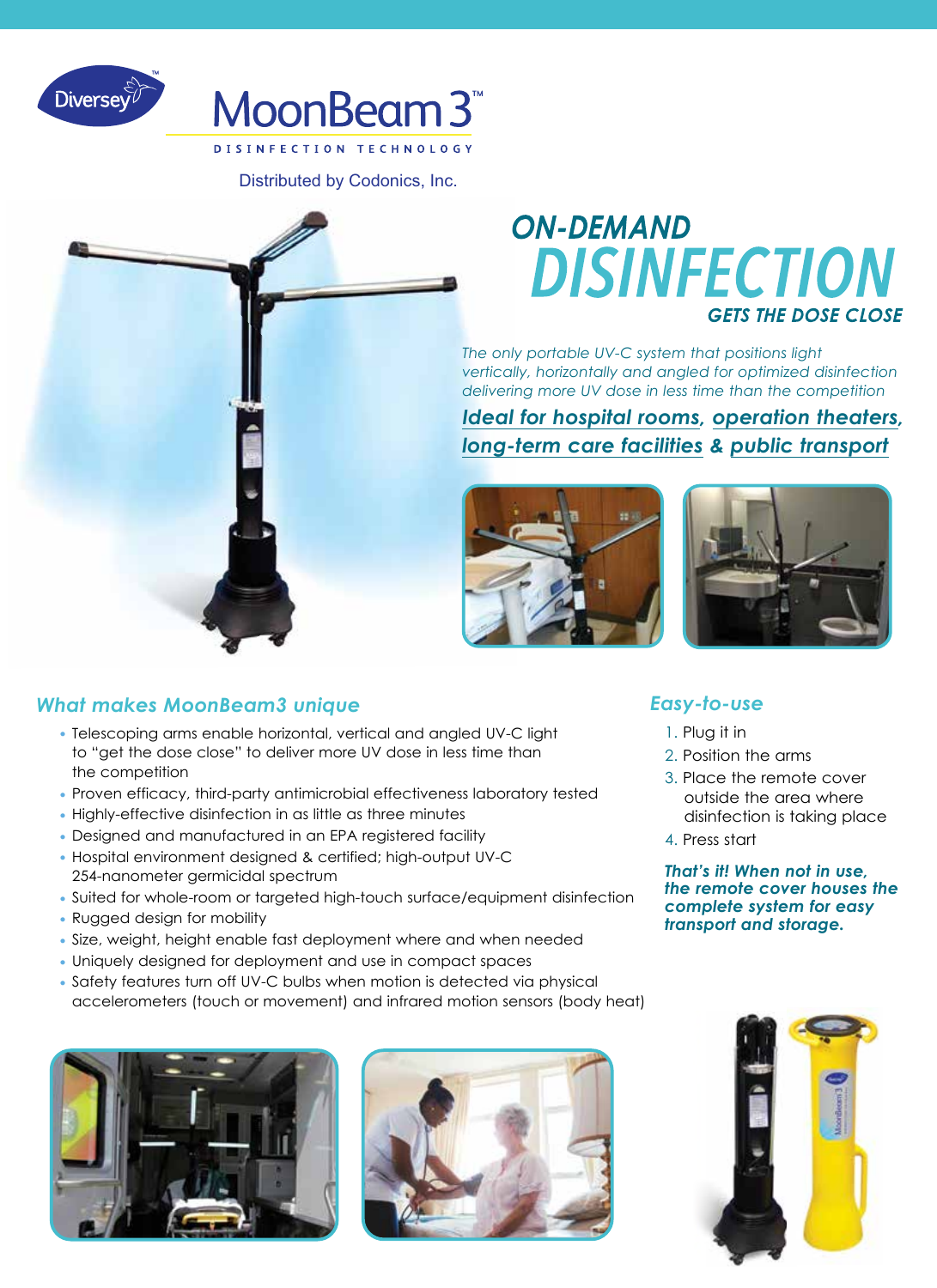# *Versatile and effective UV-C disinfection*

MoonBeam3 delivers powerful UV-C germicidal light to provide fast, on-demand broad area disinfection of high-touch surfaces in as little as three minutes. Exclusive to MoonBeam3 are its three articulating heads that can be positioned vertically, horizontally and angled to *"get the dose close"* and direct the UV-C light to disinfect surfaces from six inches (15.24 centimeters) to more than seven feet (2.13 meters) from the ground and six feet (1.82 meters) outward. With proven efficacy of up to a 6-log reduction (99.9999)\*, third-party testing on several microorganisms including enveloped viruses, small non-enveloped viruses, bacteria and bacterial spores have been performed using MoonBeam3, and demonstrated a significant log reduction in pathogens. This efficacy data demonstrates the effectiveness of the MoonBeam3 device on pathogens that are more difficult to kill than enveloped viruses such as SARS-CoV-2. Used in the world's leading hospitals to reduce the spread of HAIs (healthcare-associated infections) such as MRSA, VRE, MDR-Gram negative, norovirus and *C. diff* spores, its unique design is ideal for tight spaces such as emergency transport vehicles yet effective in larger spaces such as hospital rooms, operating theaters, long-term care facilities, bathrooms, dining areas, and other shared spaces.

# *Not all UV-C is created equal*

It's important to note that not all UV-C is created equal. While many UV-C devices are large, expensive, difficult to use, and restricted in terms of deployment, others lack enough dose (e.g. power) to be effective against pathogens. They are often too heavy, too wide and too tall for tight spaces, and not designed for the ruggedness required in transport. These various sized UV-C systems have bulbs that are limited to vertical-only positioning and lack the ability to effectively disinfect horizontal surfaces.

While UV-C is one of the most effective methods of disinfection, power, proximity, distance and angle of the light are very important. MoonBeam3 is uniquely designed for environments other systems simply cannot disinfect. It's UV-C when and where you need it for on-demand disinfection at the required germicidal frequency, providing the right power in the right time and the right angle of incidence to targeted surfaces.

# *PROVEN WORLD CLASS LAB TESTS RESULTS*

#### *Japan - Live Strain Covid-19 Virus Test, Fujita Health University, Japan:*

Severe Acute Respiratory Syndrome Coronavirus 2 (SARS-CoV-2), obtained from Kanagawa Prefectural Institute of Public Health, Japan; (SARS-CoV-2/Hu/DP/Kng/19-020). Bio Safety Cabinet 3 level lab exposures controlled from 0~5 seconds duration

| <b>Test Organisms</b>                                                                               |                |                      |                   |                              |                      |                                    |                          |
|-----------------------------------------------------------------------------------------------------|----------------|----------------------|-------------------|------------------------------|----------------------|------------------------------------|--------------------------|
| Test Application: MoonBeam3 254nm System Single emitter, 40cm.<br><b>Biosafety Cabinet exposure</b> |                |                      |                   |                              |                      |                                    |                          |
| Exposure<br>Time                                                                                    | Carrier #      | TCID50/mL            | Log <sub>10</sub> | Average<br>Log <sub>10</sub> | Geometric.<br>Mean   | Percent and Log<br>Reduction       |                          |
|                                                                                                     | 1              | 3.16x10 <sup>6</sup> | 6.50              |                              | $4.33 \times 10^{6}$ | 0.00%<br>$0.00$ $log_{10}$         |                          |
| 0 sec                                                                                               | $\mathfrak{D}$ | 5.62×10 <sup>6</sup> | 6.75              | 6.63                         |                      |                                    |                          |
|                                                                                                     | 3              | 4.22x10 <sup>6</sup> | 6.625             |                              |                      |                                    |                          |
| $0.5$ sec.                                                                                          | 1              | 7.50x104             | 4.875             | 4.75                         | 5.78x104             | 98.7%<br>$1.88 \log_{10}$          |                          |
|                                                                                                     | $\mathfrak{D}$ | 4.22x104             | 4.625             |                              |                      |                                    |                          |
|                                                                                                     | 3              | 5.62×10 <sup>4</sup> | 4.75              |                              |                      |                                    |                          |
| 1.0 <sub>sec</sub>                                                                                  | 1              | $5.62 \times 10^{3}$ | 3.75              | 3.83                         | $7.73 \times 10^3$   | 99.8%<br>$2.79$ $log_{10}$         |                          |
|                                                                                                     | $\mathfrak{D}$ | $1.33 \times 10^{4}$ | 4.125             |                              |                      |                                    |                          |
|                                                                                                     | 3              | $4.22 \times 10^{3}$ | 3.625             |                              |                      |                                    |                          |
| 1.5 <sub>sec</sub>                                                                                  | 1              | $1.33 \times 10^{3}$ | 3.125             | 2.96                         | $9.65 \times 10^{2}$ |                                    |                          |
|                                                                                                     | $\mathfrak{D}$ | $1.00 \times 10^{3}$ | 3.00              |                              |                      | 99.98%<br>$3.67$ log <sub>10</sub> |                          |
|                                                                                                     | 3              | 5.62×10 <sup>2</sup> | 2.75              |                              |                      |                                    |                          |
| 2.0 <sub>sec</sub>                                                                                  | 1              | $1.33 \times 10^{2}$ | 2.125             | 2.42                         | 2.90x10 <sup>2</sup> | 99.99%<br>4.21 $log_{10}$          |                          |
|                                                                                                     | $\overline{2}$ | $3.16 \times 10^{2}$ | 2.5               |                              |                      |                                    |                          |
|                                                                                                     | 3              | $4.22 \times 10^{2}$ | 2.625             |                              |                      |                                    |                          |
| $4.0$ sec.                                                                                          | 1              | nd                   | nd                |                              | nd                   | nd<br>$-99.9999%$                  |                          |
|                                                                                                     | $\overline{2}$ | nd                   | nd                | nd                           |                      |                                    |                          |
|                                                                                                     | 3              | nd                   | nd                |                              |                      |                                    | $>6.0$ log <sub>10</sub> |

*Third-party independent lab antimicrobial effectiveness testing in the United States, Wide Range of Pathogens, proves MoonBeam3 efficacy:*

|               | <b>Test Organism</b>                                                                   | <b>Distance to</b><br><b>Organism</b> | <b>Exposure</b><br><b>Time</b> | $Log_{10}$<br><b>Reduction</b> | $\%$<br><b>Reduction</b> |  |  |
|---------------|----------------------------------------------------------------------------------------|---------------------------------------|--------------------------------|--------------------------------|--------------------------|--|--|
|               | <b>Enveloped Viruses</b>                                                               |                                       |                                |                                |                          |  |  |
|               | Influenza A virus, ATCC VR-544.<br>Strain A/Hong Kong/8/68                             | 1.2 <sub>m</sub>                      | 3 min                          | >5                             | 99.999                   |  |  |
|               | <b>Respiratory Syncytial Virus (RSV)</b>                                               | 1.2 <sub>m</sub>                      | 3 min                          | >4                             | 99.99                    |  |  |
|               | <b>Gram Negative Bacteria</b>                                                          |                                       |                                |                                |                          |  |  |
|               | CR Escherichia coli (CDC 81371) -<br>(carbapenem-resistant, CRE)                       | 1.2 <sub>m</sub>                      | 3 min                          | > 5                            | 99.999                   |  |  |
|               | MDR Acinetobacter baumannii (ATCC BAA-1605)                                            | 1.2 <sub>m</sub>                      | 3 min                          | >4                             | 99.99                    |  |  |
|               | Pseudomonas aeruainosa (ATCC 15442)                                                    | 1.2 <sub>m</sub>                      | 3 min                          | >5                             | 99.999                   |  |  |
|               | <b>Gram Positive Bacteria</b>                                                          |                                       |                                |                                |                          |  |  |
|               | Enterococcus faecalis - VRE (ATCC 51575)<br>(Vancomvcin-resistant: VRE)                | 1.2 <sub>m</sub>                      | 3 min                          | >4                             | 99.99                    |  |  |
|               | methicillin-resistant Staphylococcus aureus - MRSA<br>(ATCC 33592)                     | 1.2 <sub>m</sub>                      | 3 min                          | >6                             | 99.9999                  |  |  |
|               | <b>Non-Enveloped Viruses</b>                                                           |                                       |                                |                                |                          |  |  |
|               | Norovirus (via feline calcivirus surrogate)                                            | 1.2 <sub>m</sub>                      | 3 min                          | >4                             | 99.99                    |  |  |
|               | Poliovirus                                                                             | 1.2 <sub>m</sub>                      | 3 min                          | >5                             | 99.999                   |  |  |
|               | <b>Tuberculocidal</b>                                                                  |                                       |                                |                                |                          |  |  |
|               | Mycobacterium bovis (TB surrogate)                                                     | 1.2 <sub>m</sub>                      | 3 min                          | >4                             | 99.99                    |  |  |
| <b>Spores</b> |                                                                                        |                                       |                                |                                |                          |  |  |
|               | Clostridium difficile - spore form (ATCC 43598) - no soil                              | 1.2 <sub>m</sub>                      | 3 min                          | >3                             | 99.9                     |  |  |
|               | Clostridium difficile - spore form (ATCC 43598) - with soil<br>(5% fetal bovine serum) | 1.2 <sub>m</sub>                      | 3 min                          | >3                             | 99.9                     |  |  |